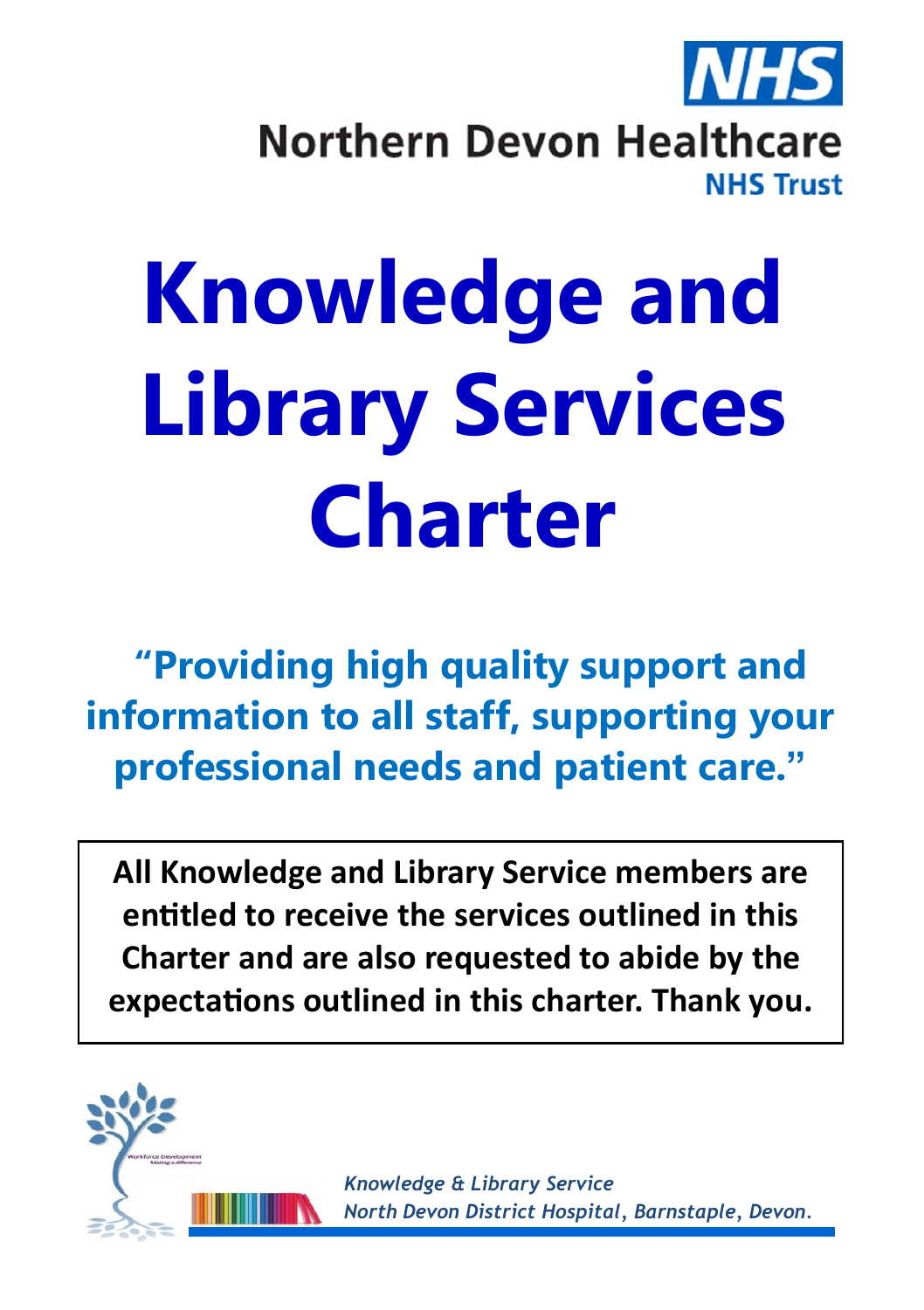## **Membership and Registration**

Knowledge and Library Services are available to all NHS staff, and students on placement, who work for Northern Devon Healthcare NHS Trust, Devon Partnership Trust, Hospice and SWASFT staff working in the North Devon area.

Staff not employed by the NHS but working in NHS organisations can also register to use the library, including Sodexo staff. Students not on placement here may use the library for reference and study.

To join, please fill out a library registration form available from either the library (Valid ID will be required), or online via our website at: [www.northdevonhealth.nhs.uk/library/.](https://www.northdevonhealth.nhs.uk/library/) It is your responsibility to inform us of any changes in your contact details. If we are unable to contact you charges may be incurred if overdue books are not returned.

Members of the public and patients may use the library for reference and study, and request patient focussed information on medical conditions.

Staff and patients may borrow items from the leisure library collection.

Private membership is available subject to the agreement of the Knowledge and Library Services Manager. A fee is payable for this service.

All visitors must report to the Enquiries Desk and sign the visitors' book.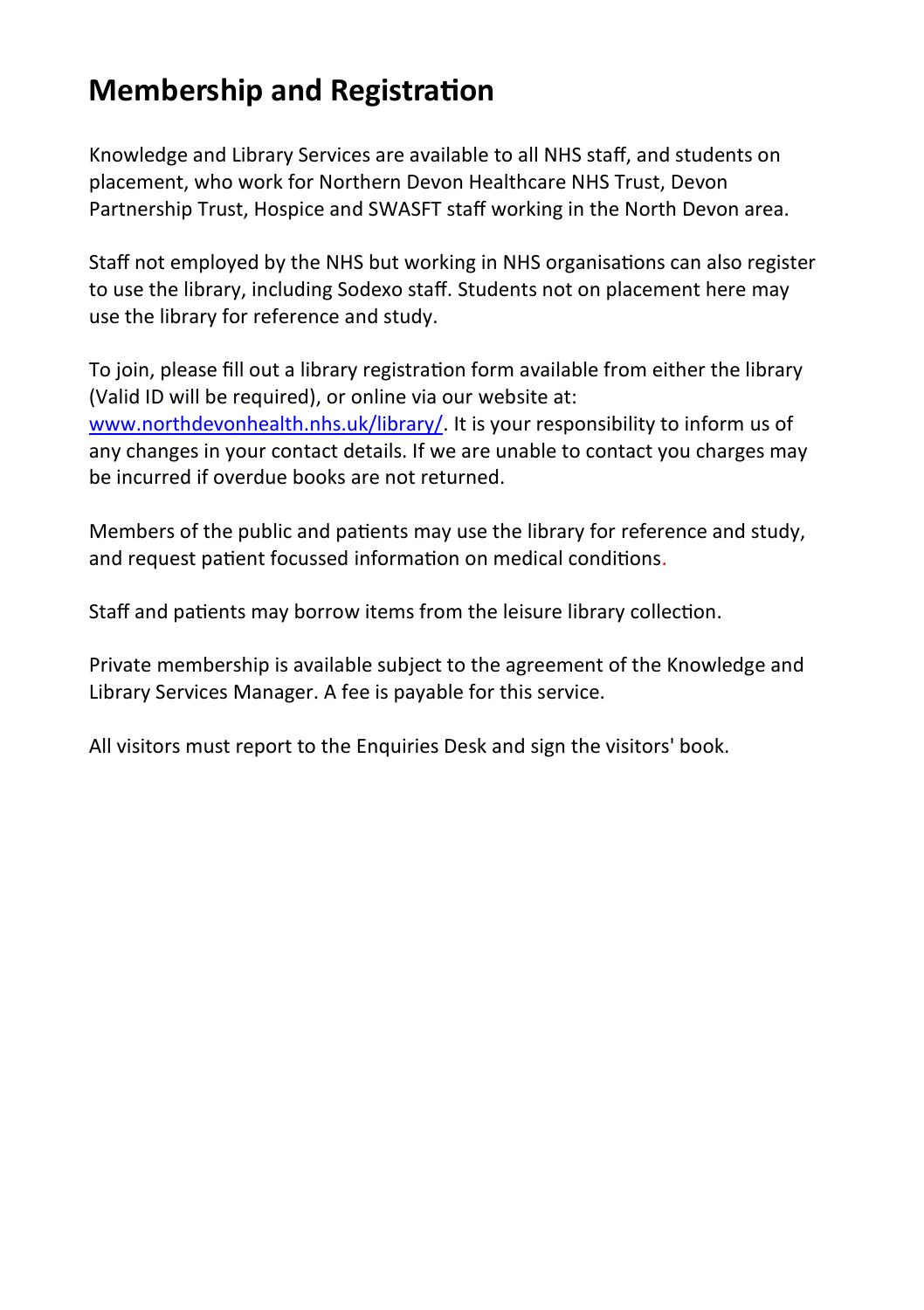# **Our Responsibilities**

- Provide a welcoming and supportive atmosphere, with a professional, courteous, efficient and effective service to all of our users, in a comfortable and safe environment.
- Put the needs of our users and potential users at the centre of all we do, ensuring equality of access and opportunity.
- Ensure confidentiality of personal data, in accordance with the General Data Protection Regulations. This means we can't tell you who currently has any book on loan.
- Out of hours access is available to registered NHS staff only. Please contact the Information and Library Service staff for details.
- Provide an up to date collection and wide range of multidisciplinary resources, including electronic resources to meet the education, study, learning, professional development and research needs of users.
- $\bullet$  Provide access to and support when using computers, and associated packages.
- Provide remote access to a variety of resources via NHS OpenAthens accounts, including our Discovery Search tool.
- Provide training and guidance in the use of all Knowledge and Library Service resources, and on-going support to enable users to make best use of these resources.
- Provide a professional evidence search service to support clinical practice, research projects or teaching sessions.
- Provide training to enable students and staff who are studying for qualifications to carry out evidence searches.
- Provide assistance in finding patient information for health care professionals, on behalf of the general public.
- $\bullet$  Provide access to and support when using photocopying, scanning and printing facilities.
- Obtain books and articles which are not immediately available from other libraries. They will be provided as quickly as possible but may take a few days to arrive. If items or services are needed urgently please let us know.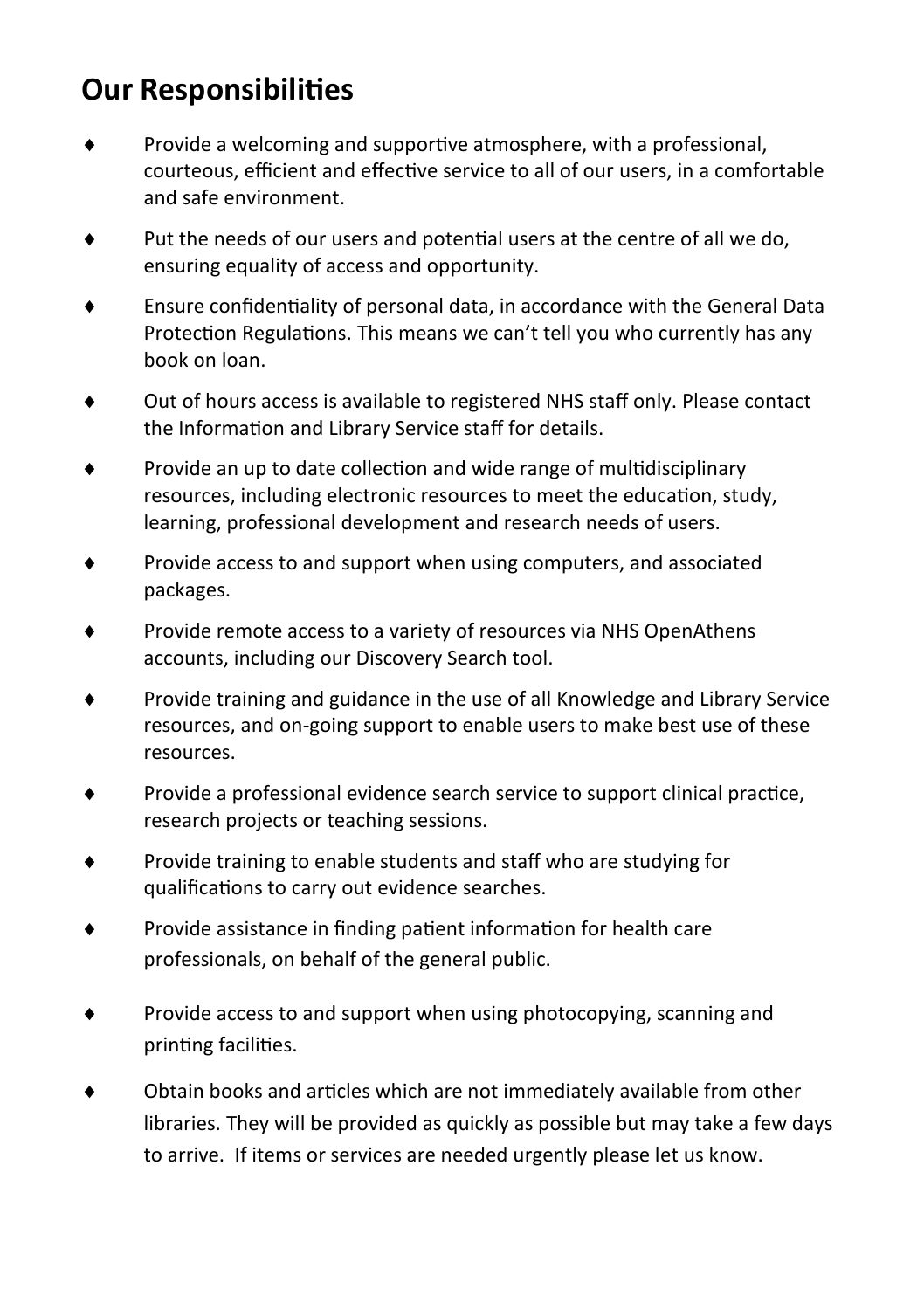# **Our Responsibilities continued ...**

- Loans from other sources are not normally offered to students or staff on short fixed term contracts of two months or less, although occasional exceptions may be made at the discretion of the Knowledge and Library Services Manager. Students studying university courses should have access to facilities through their university library.
- Review book stock, journal holdings and on-line resources regularly to ensure the collection remains current. Books over ten years old will only be kept in exceptional circumstances. New and additional titles, usually those published in the current year, will be added annually with due consultation, to provide a well-balanced collection reflecting all user groups and local needs. We welcome suggestions for book purchases. Final decisions are at the discretion of the Knowledge and Library Services Manager.
- Contribute to the Trusts' induction programmes and provide individual or group induction sessions outlining our services and any other relevant information
- Provide up to date information about our services, opening hours and how to contact the library staff, which will be clearly displayed in the library and on our web pages.
- We value your feedback. If you have any suggestions, comments or complaints about the service, please talk to our staff, complete a Library Suggestions and Comments Form or contact us in writing, by email, or telephone. The Knowledge and Library Services Manager will investigate and will respond in writing if you request a reply.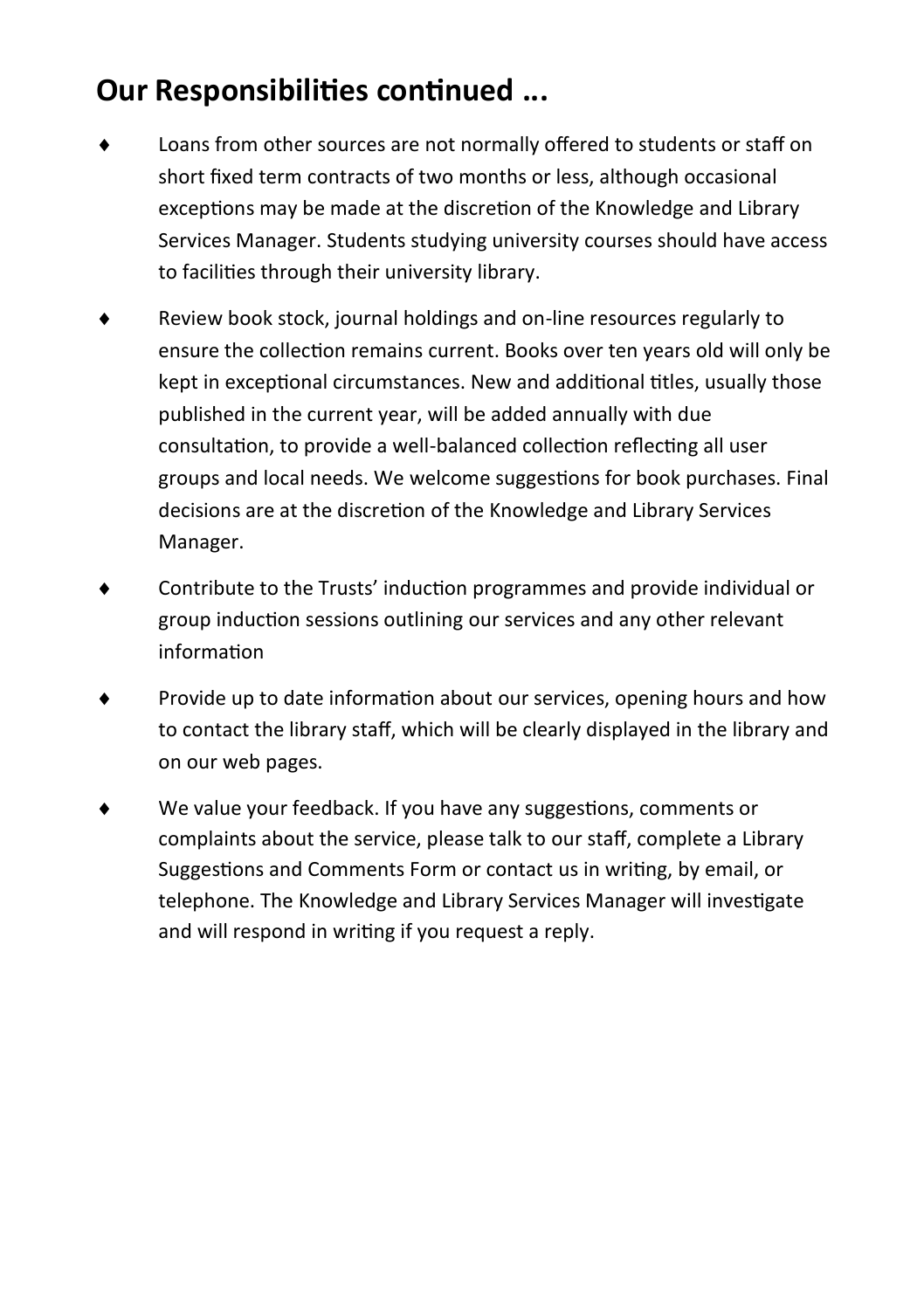## **Your Responsibilities**

- Please treat other library users and library staff with dignity and respect.
- Please respect the rights of other users to a quiet work and study environment.
- Please silence your phones when you are in the library, and take calls outside the library whenever possible.
- You should always wear or carry valid ID badge at all times when using the Library.
- During unstaffed hours, please do not let anyone follow you through the door without checking that they are a member of staff, volunteer or student on placement.
- Do not leave any confidential patient information or patient notes in the library or open on a computer screen so that they are visible to others.
- You may borrow up to 12 items at any one time from the Healthcare Library. Most items may be borrowed for a maximum of 28 days and must be renewed or returned promptly.
- You are responsible for all items that you borrow, including those from other libraries. All items must be returned to the library.
- All items borrowed must be issued to you. Some books are 'reference only' and must not be removed from the Library.
- You should not lend items to anyone else or borrow items on behalf of someone else. The items remain your responsibility.
- You may renew items which you have borrowed, unless another user has reserved the item. You can renew items online, and you are allowed a maximum of three 'unseen' renewals, after which the items must either be returned, or taken to the library to be re-issued. If you need any help renewing your books, please contact us.
- Please do not write in, on, or otherwise deface or damage any books or other library property. Any accidental damage should be reported to library staff.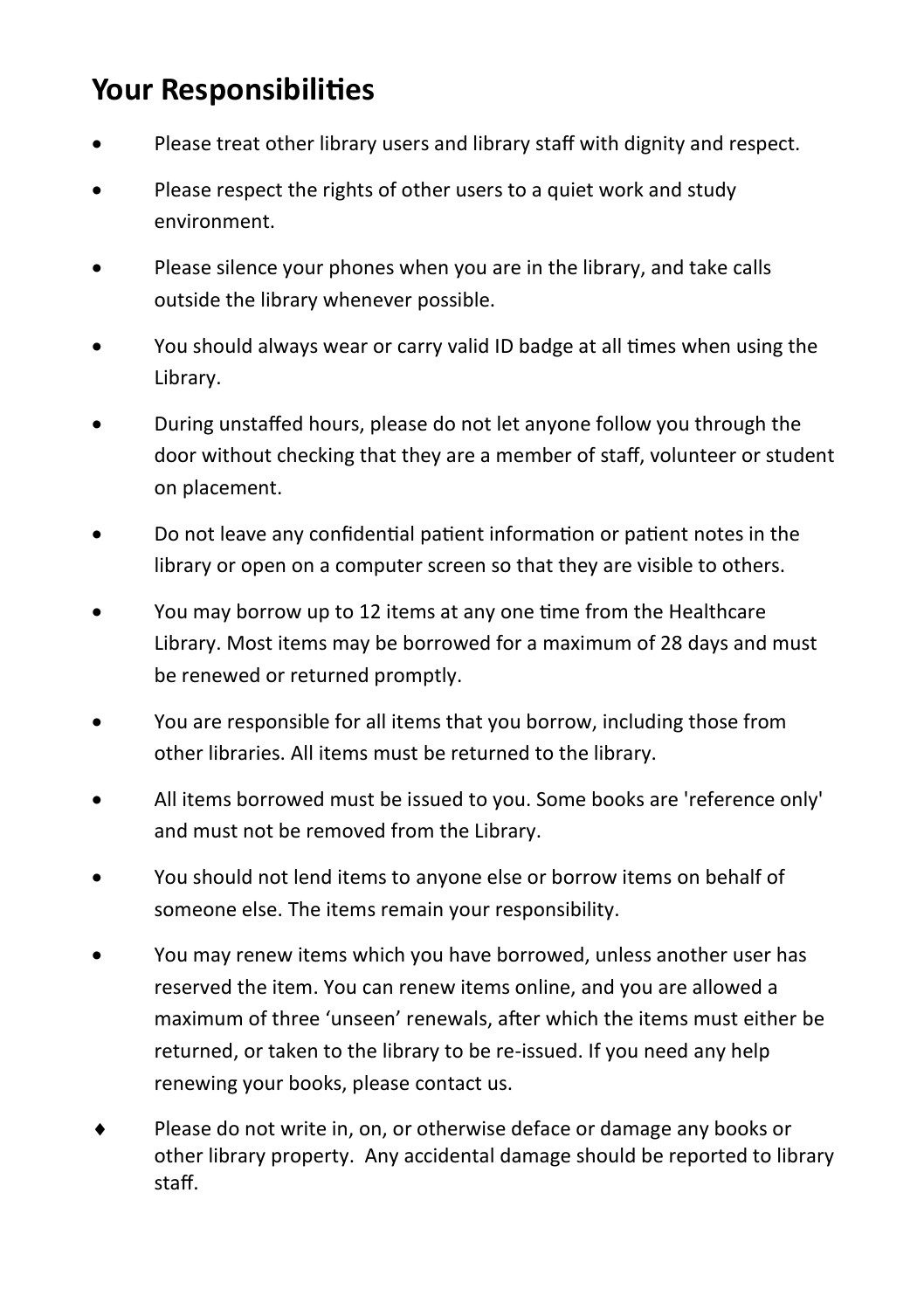# **Your Responsibilities cont'd ...**

- Respond promptly to communications from the library about items you have borrowed.
- If items are lost, damaged or not returned to the library you will be charged the full replacement cost of the latest edition of the book plus a £5 administration charge per book. Please contact the library for details of the replacement cost for other items. We reserve the right to take the cost of non -returned items from your salary. You will be notified before this happens by a letter addressed to the contact details you have given us. Once this cost has been paid the book(s) become your property and the amount cannot be refunded.
- Use library computers & equipment in accordance with the Northern Devon Healthcare NHS Trust policies, guidelines and acceptable use policies. Please log out of the computer when you finish using it.
- You are asked to make your own photocopies whenever possible complying with the Copyright, Designs and Patents Act (1988). Details are available near the printer in the library. Please ask staff for assistance if required.
- There is no charge for printing documents required for work, study or research. If you print documents for personal use a donation of 5p per sheet should be placed in the wooden donations box, adjacent to the printer.
- Leave the library when you hear a continuous fire alarm or when requested to do so by library staff.
- Please keep the library tidy. Food and drink may be consumed in the Library, but you should take care to avoid any spillages, and dispose of any waste food and packaging in a responsible manner.
- The lights should be left on when you are using the library. During unstaffed hours, please turn the lights off if you are the last person leaving the library. The light switches are located to your right on the wall behind the security gate as you exit.
- Please do not leave your possessions unattended, or where they will prevent others from accessing furniture or equipment. We are unable to take responsibility for any loss or damage of any personal property while users are in the library.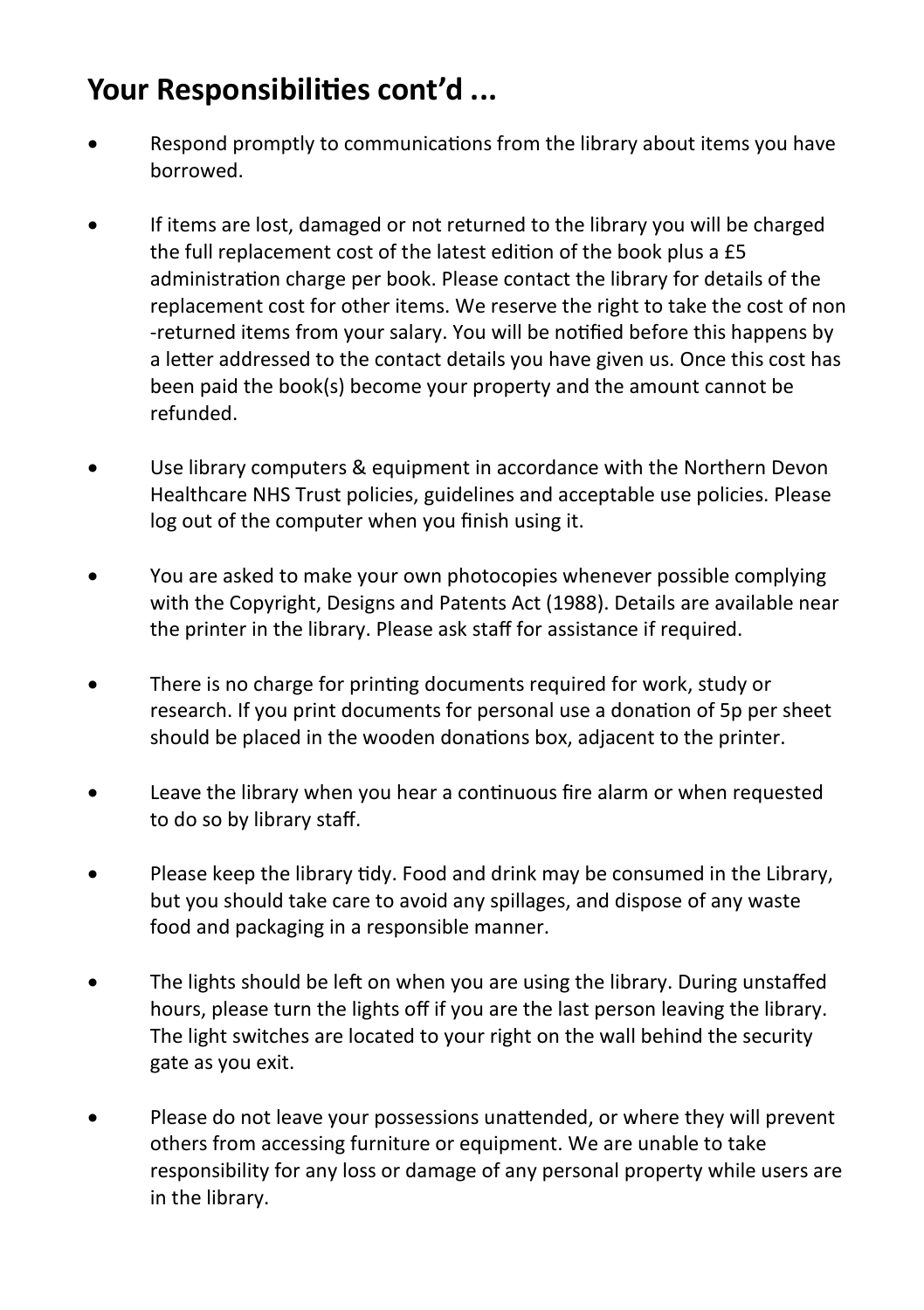# **Knowledge and Library Service Online Resources**



**other library resources.**

**KnowledgeShare**